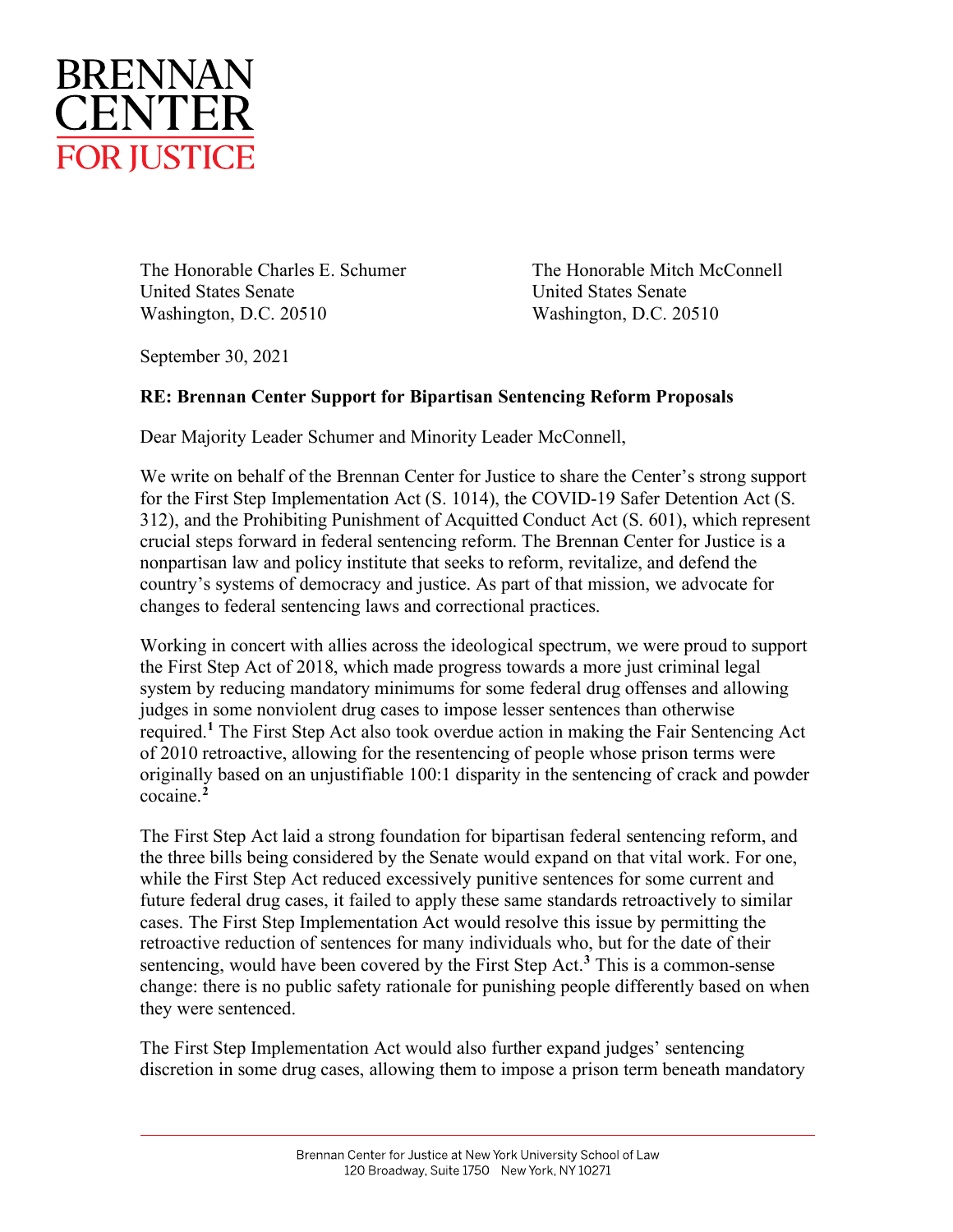minimums if there is evidence that a defendant's criminal history score, according to the U.S. Sentencing Guidelines, "substantially overrepresents the seriousness" of their criminal record or their likelihood of recidivating.**[4](#page-3-3)** According to provisional data provided by the United States Sentencing Commission (U.S.S.C.), approximately 698 people per year, covering roughly 6.5% of those convicted of federal drug crimes carrying a mandatory minimum annually, could be eligible for consideration under this provision. This expansion of the so-called "safety valve" would ensure that judges can better account for the nuances of each case, and would only apply to those who commit offenses after the date this bill becomes law.

In addition to these sentencing reforms, the First Step Implementation Act would permit the sealing and expungement of certain nonviolent juvenile records, ensuring that people do not spend a lifetime with the stigma of a criminal record.**[5](#page-3-4)** This is a vital provision that will help break the connection between incarceration and poverty. According to Brennan Center research, people with felony convictions experience, on average, a 22 percent reduction in annual earnings. For misdemeanor convictions, the figure is smaller — a 16 percent reduction, by our estimate — but still sizable, especially for people living at the edge of poverty. **[6](#page-3-5)** Sealing and expunging these juvenile records would greatly improve economic prospects for many people, especially Black and Latino individuals, who have disproportionately suffered at the hands of our current criminal legal system. This sealing provision would also build on the successes of states as diverse as Utah, Pennsylvania, and Michigan.**[7](#page-3-6)** And, the Act would allow some people who were sentenced for crimes committed as juveniles, and who have served twenty years in prison, to be resentenced and potentially released early. Twenty years is a long time, and our research shows that such extreme sentences are unnecessarily punitive — especially in the case of young people.**[8](#page-3-7)**

Relatedly, the legislation would require the Attorney General to create procedures to ensure the accuracy of criminal records, including establishing a process for people with a conviction record to challenge or correct information that might be inaccurate. As noted above, a criminal record can reduce earnings for decades, or even a lifetime. Inaccuracies in criminal records are also common, and can create a significant barrier to successful reintegration into one's community.**[9](#page-3-8)**

Next, the COVID-19 Safer Detention Act seeks to address the unprecedented health risks created by the global pandemic. **[10](#page-3-9)** The pandemic illustrated with particular clarity how prisons become hot spots for contagious viruses, as a result of poor living conditions and inadequate healthcare. **[11](#page-3-10)** This bill would address the problem by expanding the use of home confinement for some older people, who are statistically very unlikely to commit a new crime once released.**[12](#page-3-11)** Provisional U.S.S.C. data indicates that thousands could be helped by this provision alone. The bill would also streamline the compassionate release program, especially for certain high-risk individuals, for the duration of the pandemic, potentially saving lives in the process.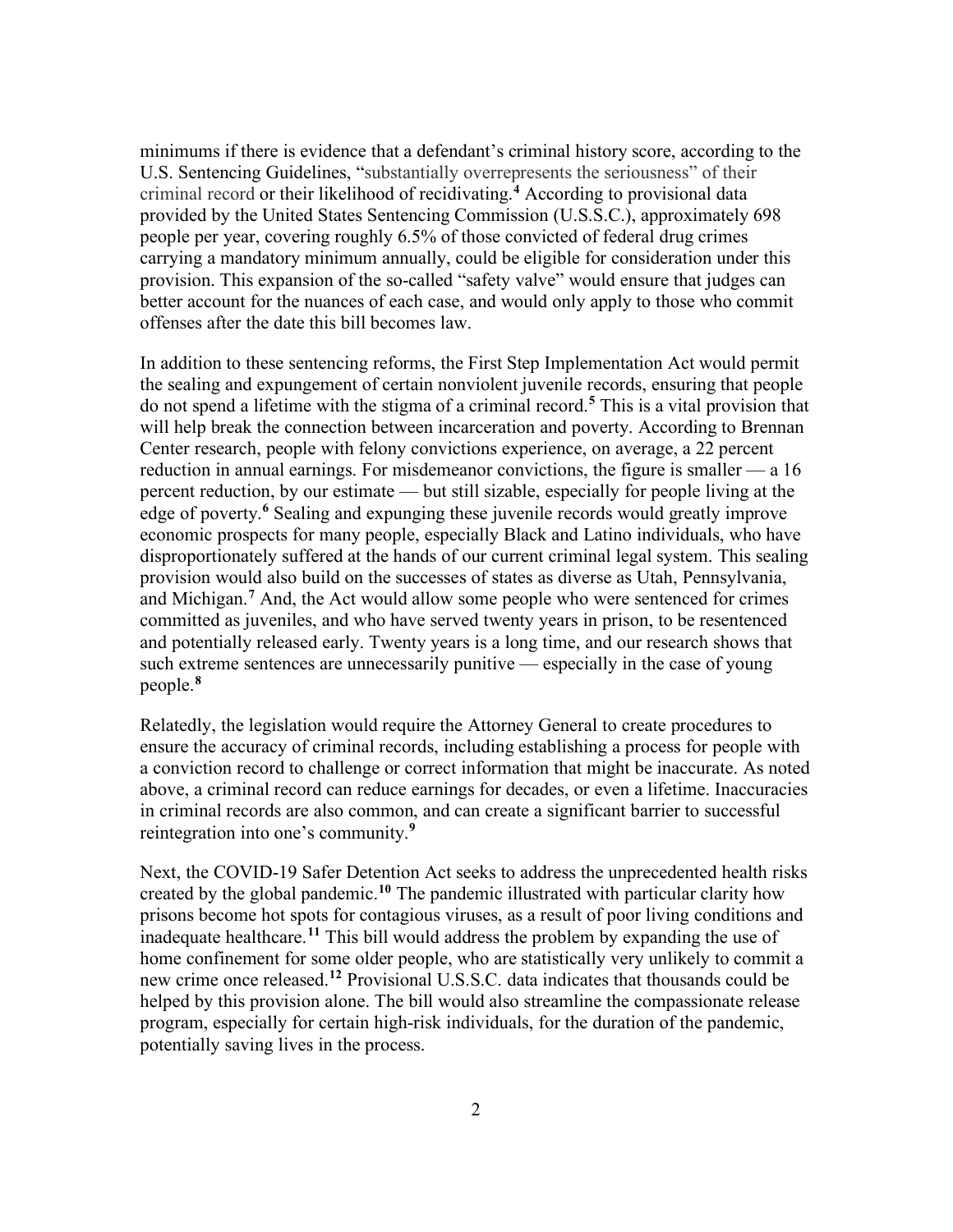The third bill, the Prohibiting Punishment of Acquitted Conduct Act, would bar judges from considering evidence from previous acquittals, except for purposes of mitigating a sentence, at sentencing. **[13](#page-3-12)** This reform would help ensure that people are sanctioned only for what prosecutors can prove in a court of law, consistent with the Fifth and Sixth Amendment guarantees of due process and the right to a jury trial for those accused of committing a crime.

Lastly, we urge Congress to continue to work to advance the EQUAL Act, which would eradicate once and for all the sentencing disparity between crack and powder cocaine.**[14](#page-3-13)** As Justice Sonia Sotomayor recently wrote, "there was no meaningful policy justification for such unequal sentences," which disproportionately impacted people of color.**[15](#page-3-14)** Like the other legislation we highlight in this letter, the EQUAL Act also enjoys broad bipartisan support.**[16](#page-3-15)**

We urge the Senate to enact the First Step Implementation Act, the COVID-19 Safer Detention Act, and the Prohibiting Punishment of Acquitted Conduct Act, without hesitation or amendment. And as noted above, we urge Congress to continue to advance the EQUAL Act. All four of these bills represent past-due legislation that will ensure more fairness and dignity in the federal criminal legal system, in addition to enjoying bipartisan support.

Now is the time for the Senate to continue the important work of bipartisan criminal justice reform, starting with the legislation outlined above.

Sincerely,

Laven-Broke Eisen

L.B. Eisen Director, Justice Program Brennan Center for Justice

Ames Grawert Senior Counsel & John L. Neu Justice Counsel, Justice Program Brennan Center for Justice

cc: Members of the U.S. Senate